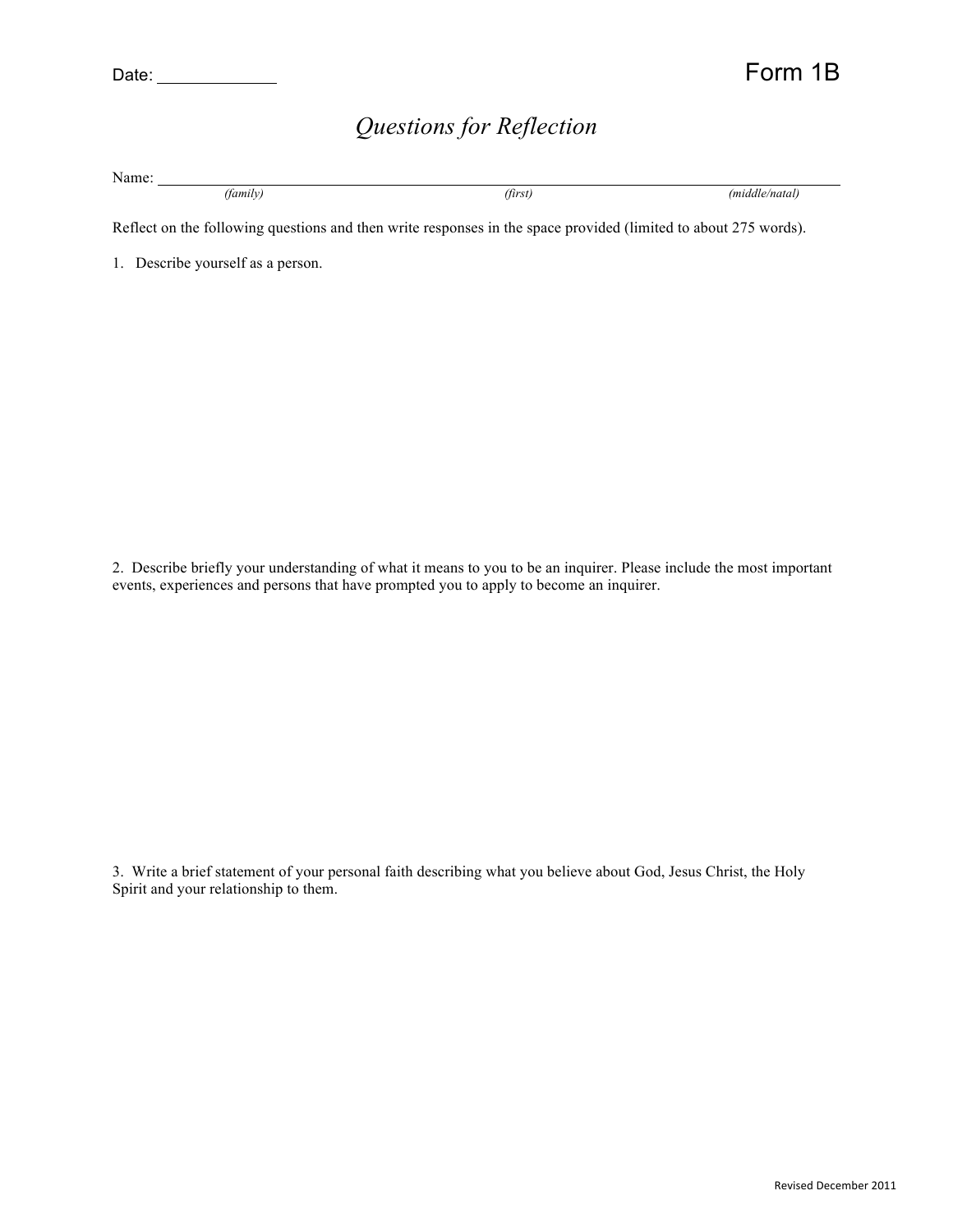| Date: | $   -$<br>ם חוד<br>vaniv. |  |
|-------|---------------------------|--|
|       |                           |  |

Form 1B

4. What does it mean to you to be Presbyterian?

5. Describe your current spiritual practices and disciplines.

6. Who/what is your ideal/role model for ministry? What do you expect in your ministry? What aspect of ministry do you find least interesting?